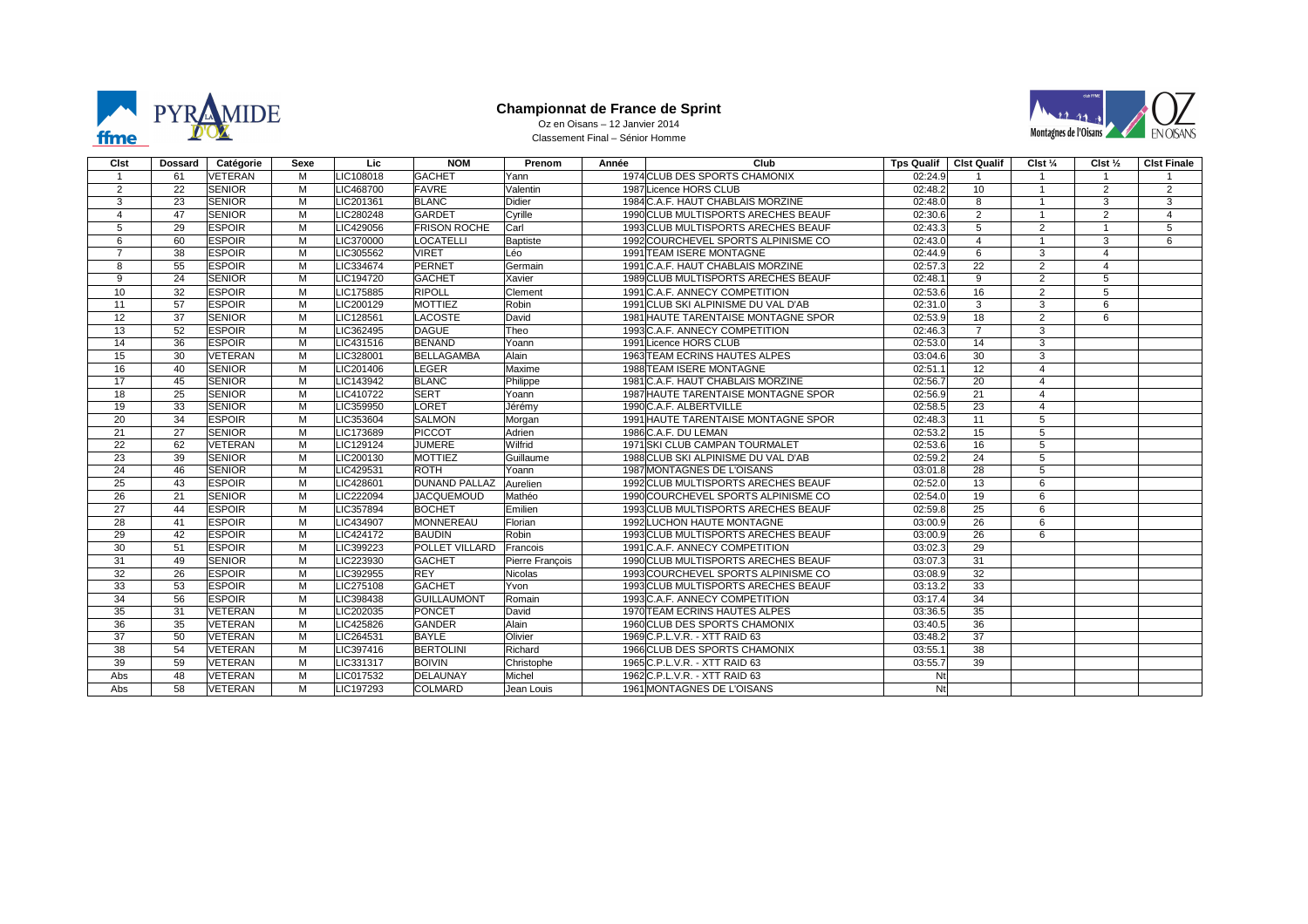

# **Championnat de France de Sprint** Oz en Oisans – 12 Janvier 2014



Classement Final – Sénior Femme

| Cist | Dossard | Catégorie     | Sexe | Lic       | <b>NOM</b>      | <b>Prenom</b> | Année | Club                           | <b>Tps Qualif</b> | <b>Cist Qualif</b> | <b>CIst Finale</b> |
|------|---------|---------------|------|-----------|-----------------|---------------|-------|--------------------------------|-------------------|--------------------|--------------------|
|      | 81      | <b>SENIOR</b> |      | LIC225283 | <b>ROUX</b>     | Laetitia      |       | 1985 TEAM ECRINS HAUTES ALPES  | 03:08.1           |                    |                    |
|      | 83      | <b>SENIOR</b> |      | LIC279413 | <b>MANEGLIA</b> | Marion        |       | 1982 CLUB DES SPORTS CHAMONIX  | 03:22.1           |                    |                    |
|      | 85      | <b>SENIOR</b> |      | LIC200133 | <b>FAVRE</b>    | Emilie        |       | 1990 Licence Hors Club         | 03:31.4           |                    |                    |
|      | 82      | <b>ESPOIR</b> |      | LIC213336 | <b>MOLLARET</b> | Axelle        |       | 1992 C.A.F. ANNECY COMPETITION | 03:25.6           |                    |                    |
|      | 89      | <b>SENIOR</b> |      | LIC386616 | NAVILLE         | Tania         |       | 1986 CLUB DES SPORTS CHAMONIX  | 03:40.2           |                    |                    |
|      | 86      | <b>ESPOIR</b> |      | LIC216522 | <b>BONNEFOI</b> | Mathilde      |       | 1992 TEAM ISERE MONTAGNE       | 03:46.3           |                    |                    |
|      | 88      | <b>ESPOIR</b> |      | LIC216524 | CANDELA         | Salome        |       | 1992 TEAM ISERE MONTAGNE       | 03:47.2           |                    |                    |
|      | 90      | <b>SENIOR</b> |      | LIC462397 | <b>EDWARDS</b>  | Meredith      |       | 1984 CLUB DES SPORTS CHAMONIX  | 03:48.8           |                    |                    |
| Abs  | 84      | <b>SENIOR</b> |      | LIC201805 | <b>FABRE</b>    | Valentine     |       | 1976 CLUB DES SPORTS CHAMONIX  | Ntl               |                    |                    |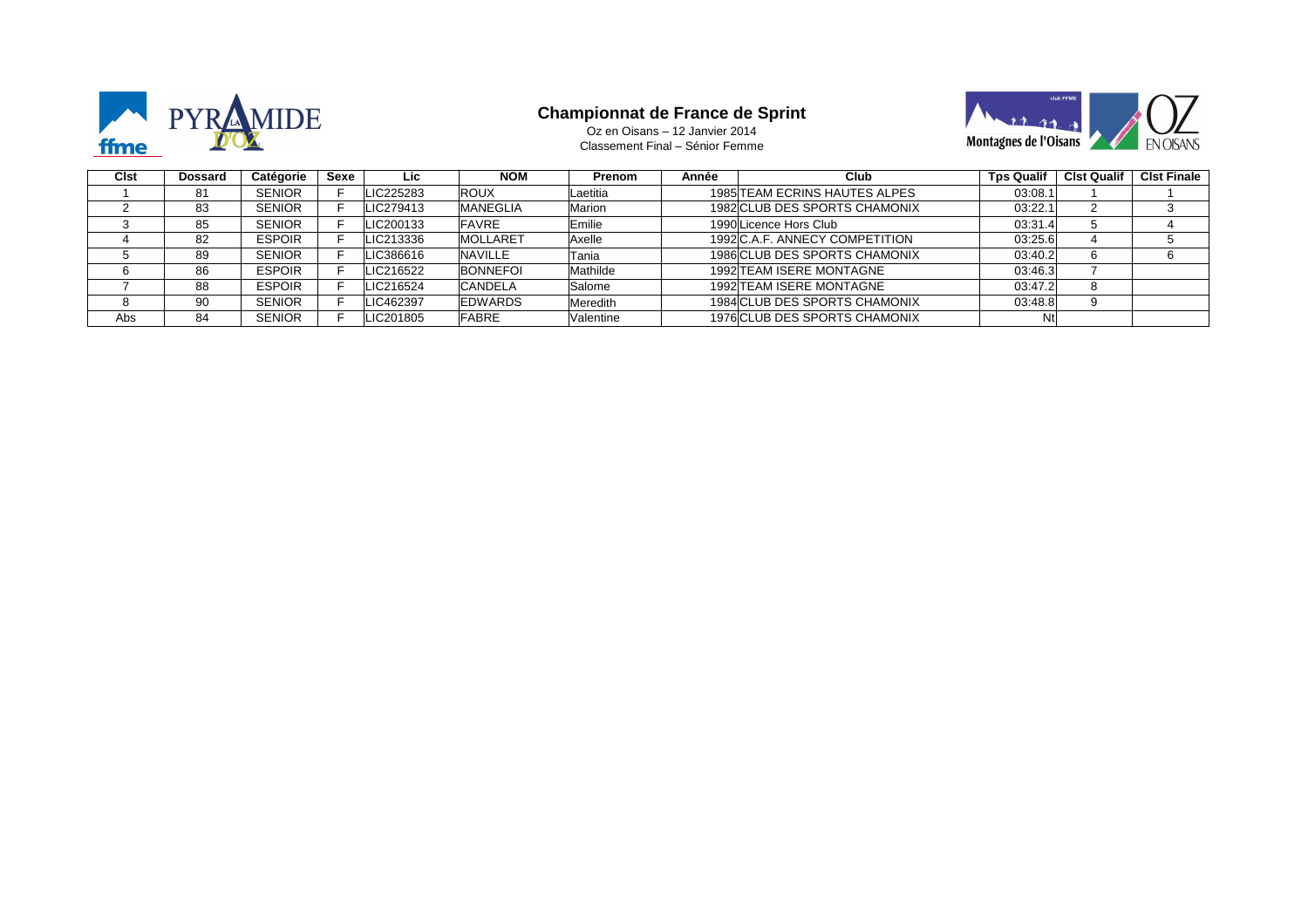

## **Championnat de France de Sprint** Oz en Oisans – 12 Janvier 2014

Classement Final – Junior Homme



| <b>C</b> lst   | <b>Dossard</b> | Catégorie     | Sexe | Lic       | <b>NOM</b>               | Prenom    | Année | Club                                       | <b>Tps Qualif</b> | <b>CIst Qualif</b> | Clst $\frac{1}{2}$ | <b>Clst Finale</b> |
|----------------|----------------|---------------|------|-----------|--------------------------|-----------|-------|--------------------------------------------|-------------------|--------------------|--------------------|--------------------|
|                | 127            | <b>JUNIOR</b> | M    | LIC338582 | <b>CERUTTI</b>           | Corentin  |       | 1994 ETOILE SPORTIVE DU CORMET             | 02:39.3           |                    |                    |                    |
| 2              | 103            | <b>JUNIOR</b> | M    | LIC394830 | <b>BELLABOUVIER</b>      | Simon     |       | <b>1996 HAUTE TARENTAISE MONTAGNE SPOR</b> | 02:42.6           | $\overline{2}$     |                    | 2                  |
| 3              | 118            | <b>JUNIOR</b> | M    | LIC361954 | <b>CHAVANES</b>          | Paul      |       | 1996 SPORTS DE MONTAGNE EN CERDAGNE        | 02:56.3           | 9                  | 3                  | 3                  |
|                | 105            | <b>JUNIOR</b> | M    | LIC361418 | <b>JUILLAGUET</b>        | Swann     |       | 1995 SPORTS DE MONTAGNE EN CERDAGNE        | 02:51.0           |                    | 2                  | $\overline{4}$     |
| 5              | 111            | <b>JUNIOR</b> | м    | LIC395057 | <b>BUET</b>              | Adrien    |       | 1995 C.A.F. HAUT CHABLAIS MORZINE          | 02:47.2           | 3                  | 2                  | 5                  |
| 6              | 106            | <b>JUNIOR</b> | M    | LIC420641 | <b>CHAMOUX</b>           | Benjamin  |       | 1994 CLUB DES SPORTS CHAMONIX              | 03:03.0           | 12                 | 5                  | 6                  |
| $\overline{7}$ | 104            | <b>JUNIOR</b> | M    | LIC370656 | PERRIER                  | William   |       | 1994 COURCHEVEL SPORTS ALPINISME CO        | 02:54.3           | 6                  | 3                  |                    |
| 8              | 107            | <b>JUNIOR</b> | M    | LIC401759 | <b>POLLET VILLARD</b>    | Yann      |       | 1994 C.A.F. ANNECY COMPETITION             | 02:54.8           |                    | $\overline{4}$     |                    |
| 9              | 126            | <b>JUNIOR</b> | M    | LIC329464 | <b>VEPER</b>             | Mickaël   |       | 1995 ALTITOY                               | 02:55.5           | 8                  | $\overline{4}$     |                    |
| 10             | 114            | <b>JUNIOR</b> | M    | LIC452838 | <b>POCHAT COTTILLOUX</b> | Jedeon    |       | 1995 C.A.F. ANNECY COMPETITION             | 02:53.2           |                    | 5                  |                    |
| 11             | 130            | <b>JUNIOR</b> | M    | LIC429319 | <b>WOZNICA</b>           | Valentin  |       | 1994 C.A.F. ANNECY COMPETITION             | 03:01.6           | 10                 | 6                  |                    |
| 12             | 125            | <b>JUNIOR</b> | M    | LIC279035 | JUILLAGUET               | Robin     |       | 1994 CLUB SKI ALPINISME DU VAL D'AB        | 03:02.5           | 11                 | 6                  |                    |
| 13             | 116            | <b>JUNIOR</b> | M    | LIC415011 | <b>BARTET</b>            | Jonathan  |       | <b>1995 TEAM ISERE MONTAGNE</b>            | 03:04.5           | 13                 |                    |                    |
| 14             | 113            | <b>JUNIOR</b> | M    | LIC431088 | JUILLAGUET               | Will      |       | 1996 CLUB SKI ALPINISME DU VAL D'AB        | 03:05.4           | 14                 |                    |                    |
| 15             | 110            | <b>JUNIOR</b> | м    | LIC393720 | <b>MEYNET</b>            | Jérôme    |       | 1995 C.A.F. DU LEMAN                       | 03:08.2           | 15                 |                    |                    |
| 16             | 102            | <b>JUNIOR</b> | м    | LIC414988 | EQUY                     | Samuel    |       | 1996 TEAM ISERE MONTAGNE                   | 03:09.0           | 16                 |                    |                    |
| 17             | 129            | <b>JUNIOR</b> | м    | LIC397676 | <b>SCHIARI MULLER</b>    | Digan     |       | <b>1996 TEAM ECRINS HAUTES ALPES</b>       | 03:09.5           | 17                 |                    |                    |
| 18             | 112            | <b>JUNIOR</b> | M    | LIC433480 | <b>ZANAROLI</b>          | Antoine   |       | 1995 C.A.F. ANNECY COMPETITION             | 03:09.7           | 18                 |                    |                    |
| 19             | 101            | <b>JUNIOR</b> | M    | LIC333465 | <b>MARTIN</b>            | Etienne   |       | 1996 PYRENEES CATALANES SKI-ALPINIS        | 03:12.7           | 19                 |                    |                    |
| 20             | 124            | <b>JUNIOR</b> | M    | LIC426608 | <b>GANDER</b>            | Alexandre |       | 1996 CLUB DES SPORTS CHAMONIX              | 03:13.3           | 20                 |                    |                    |
| 21             | 115            | <b>JUNIOR</b> | M    | LIC434913 | <b>IRATZOQUY</b>         | Paul      |       | 1995 ALTITOY                               | 03:14.8           | 21                 |                    |                    |
| 22             | 128            | <b>JUNIOR</b> | м    | LIC373359 | <b>BOCHET</b>            | Nathan    |       | 1996 CLUB MULTISPORTS ARECHES BEAUF        | 03:15.4           | 22                 |                    |                    |
| 23             | 117            | <b>JUNIOR</b> | M    | LIC179840 | <b>ROCCO</b>             | Thomas    |       | <b>1996LUCHON HAUTE MONTAGNE</b>           | 03:15.9           | 23                 |                    |                    |
| 24             | 123            | <b>JUNIOR</b> | м    | LIC426606 | <b>GANDER</b>            | Corentin  |       | 1996 CLUB DES SPORTS CHAMONIX              | 03:17.7           | $\overline{24}$    |                    |                    |
| 25             | 121            | <b>JUNIOR</b> | M    | LIC429647 | <b>GARCIE</b>            | Florent   |       | 1996 ALTITOY                               | 03:22.9           | 25                 |                    |                    |
| 26             | 122            | <b>JUNIOR</b> | м    | LIC185644 | <b>BATTUZ</b>            | Jonathan  |       | 1995 HAUTE TARENTAISE MONTAGNE SPOR        | 03:25.2           | 26                 |                    |                    |
| 27             | 108            | <b>JUNIOR</b> | M    | LIC437521 | <b>JOGUET</b>            | Samuel    |       | 1996 CLUB MULTISPORTS ARECHES BEAUF        | 03:38.7           | 27                 |                    |                    |
| 28             | 109            | <b>JUNIOR</b> | M    | LIC293959 | PAL                      | Benjamin  |       | 1996 TEAM ISERE MONTAGNE                   | 03:41.8           | 28                 |                    |                    |
| 29             | 119            | <b>JUNIOR</b> | M    | LIC154555 | <b>TISNERAT</b>          | Romain    |       | <b>1996LUCHON HAUTE MONTAGNE</b>           | 03:46.3           | 29                 |                    |                    |
| Abs            | 120            | <b>JUNIOR</b> | M    | LIC436671 | <b>GACHET</b>            | Anthony   |       | 1994 CLUB MULTISPORTS ARECHES BEAUF        | Nt                |                    |                    |                    |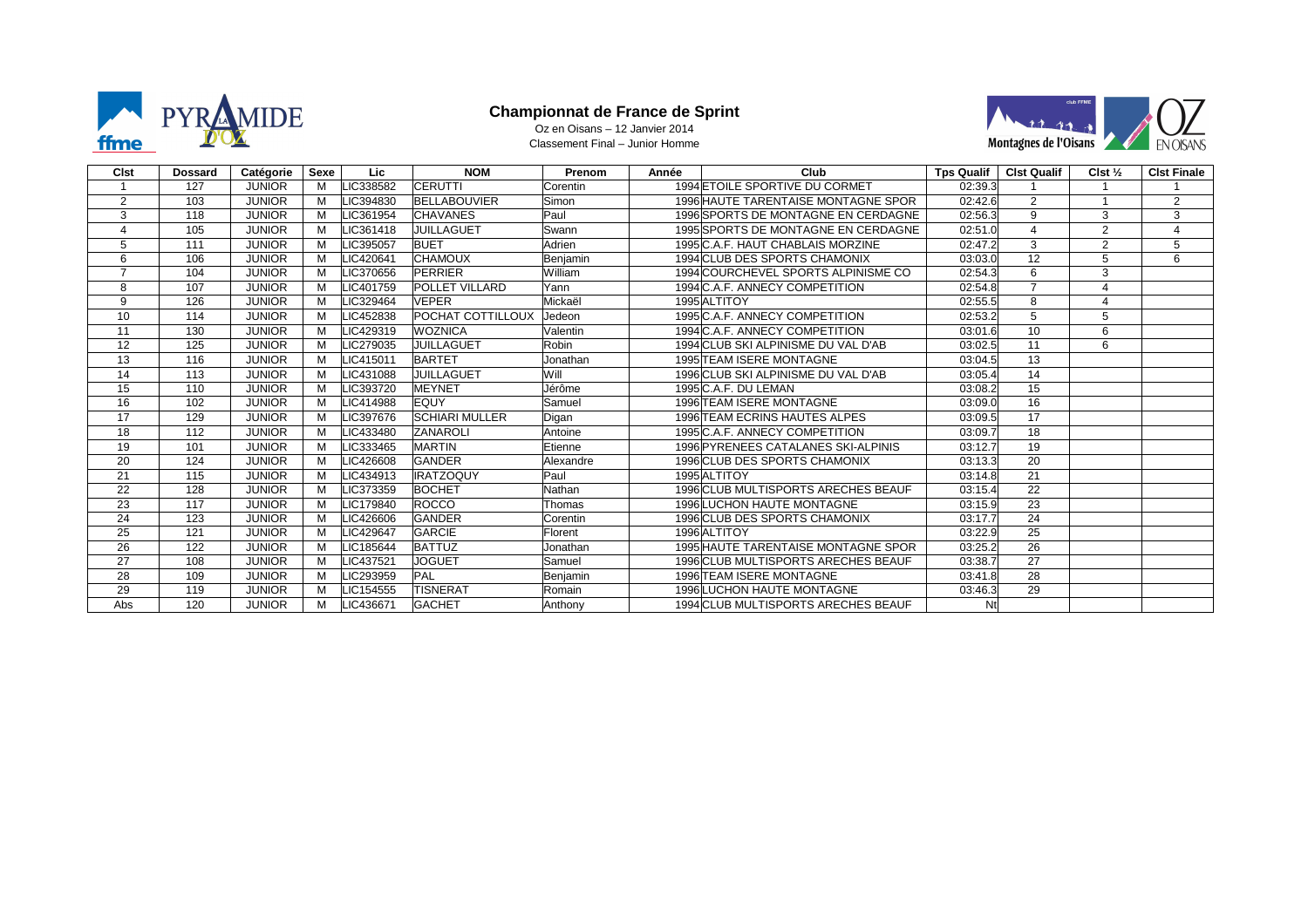

#### **Championnat de France de Sprint**



Classement Final – Junior Femme Oz en Oisans – 12 Janvier 2014

| Cist | Dossard | Catégorie     | Sexe | Lic       | <b>NOM</b>                 | Prenom | Année | Club                                | <b>Tps Qualif</b> | <b>Clst Qualif</b> | <b>CIst Finale</b> |
|------|---------|---------------|------|-----------|----------------------------|--------|-------|-------------------------------------|-------------------|--------------------|--------------------|
|      | 143     | JUNIOR        |      | LIC251990 | <b>MILLOZ</b>              | Adele  |       | 1996 CLUB DES SPORTS DE TIGNES      | 02:42.8           |                    |                    |
|      | 142     | <b>JUNIOR</b> |      | LIC161450 | <b>GAYET</b>               | Elisa  |       | 1995 PYRENEES CATALANES SKI-ALPINIS | 02:50.7           |                    |                    |
|      | 141     | JUNIOR        |      | LIC398339 | <b>MOLLARD</b>             | Sophie |       | 1995 CLUB MULTISPORTS ARECHES BEAUF | 02:52.7           |                    |                    |
|      | 145     | JUNIOR        |      | LIC395732 | <b>DRUELLE FILLON Kéva</b> |        |       | 1996 C.A.F. HAUT CHABLAIS MORZINE   | 02:59.3           |                    |                    |
|      | 144     | <b>UNIOR</b>  |      | LIC252975 | <b>GAYDON</b>              | Manon  |       | 1996 C.A.F. HAUT CHABLAIS MORZINE   | 03:12.8           |                    |                    |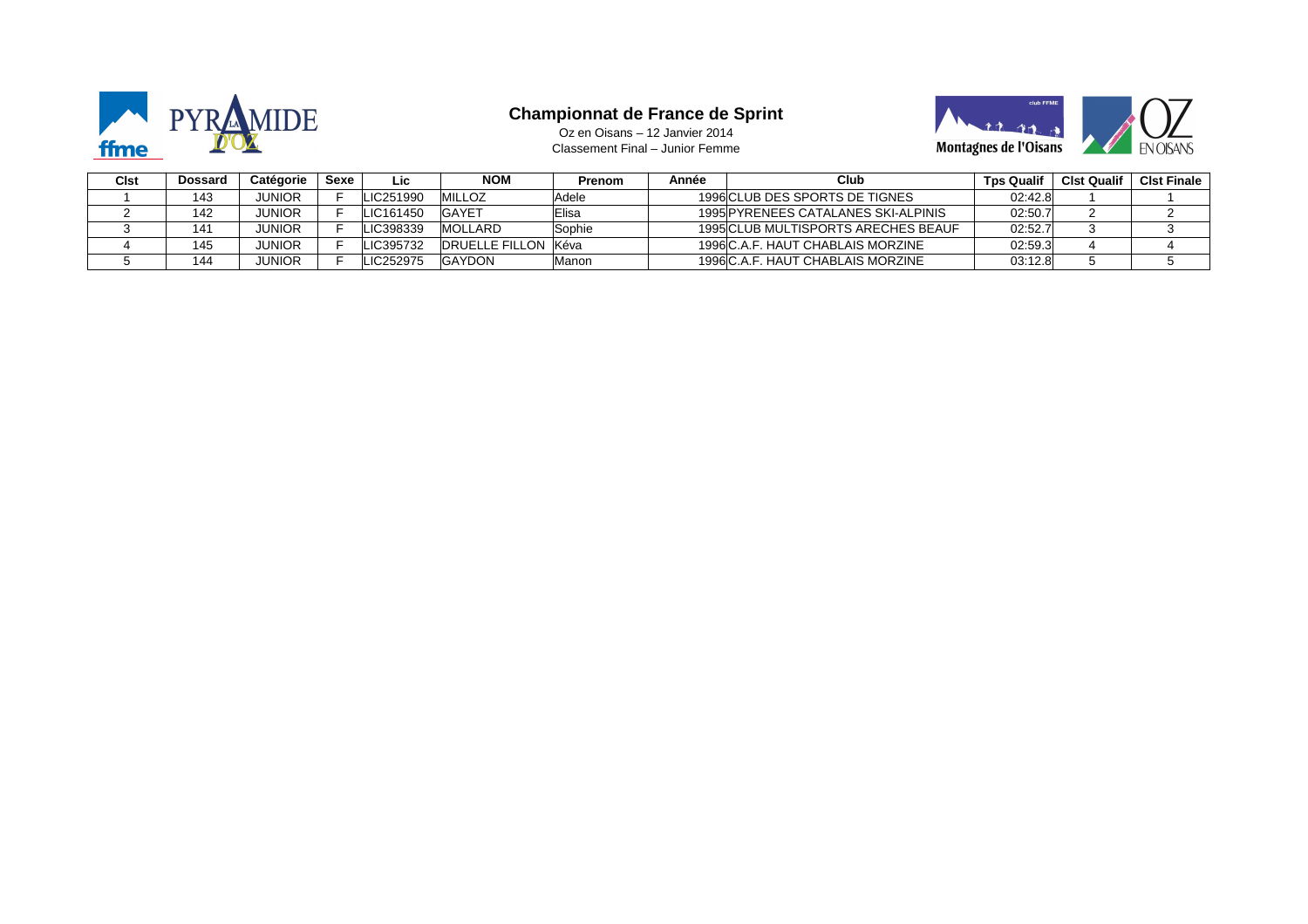

#### **Championnat de France de Sprint**



Classement Final – Cadet Homme Oz en Oisans – 12 Janvier 2014

| <b>Cist</b> | <b>Dossard</b> | Catégorie    | Sexe | Lic       | <b>NOM</b>             | <b>Prenom</b>  | Année | <b>Club</b>                         | <b>Tps Qualif</b> | <b>Clst Qualif</b> | <b>CIst Finale</b> |
|-------------|----------------|--------------|------|-----------|------------------------|----------------|-------|-------------------------------------|-------------------|--------------------|--------------------|
|             | 152            | CADET        | м    | LIC423611 | <b>BROUET</b>          | Loic           |       | 1997 C.A.F. ANNECY COMPETITION      | 02:25.0           |                    |                    |
| 2           | 157            | <b>CADET</b> | м    | LIC398768 | <b>WANDEROILD</b>      | Antoine        |       | 1997 C.A.F. ANNECY COMPETITION      | 02:38.1           |                    |                    |
| 3           | 163            | CADET        | м    | LIC454205 | <b>HUIGE</b>           | Titouan        |       | 1997 PYRENEES CATALANES SKI-ALPINIS | 02:38.1           | .h                 | 3                  |
|             | 162            | <b>CADET</b> | м    | LIC376215 | <b>GAYDON</b>          | Robin          |       | 1997 C.A.F. HAUT CHABLAIS MORZINE   | 02:37.2           | 4                  | 4                  |
| 5           | 155            | <b>CADET</b> | м    | LIC391261 | <b>BOUVET</b>          | Eddy           |       | 1997 C.A.F. HAUT CHABLAIS MORZINE   | 02:31.0           |                    | 5                  |
| 6           | 156            | <b>CADET</b> | м    | LIC430727 | <b>ELLMENREICH</b>     | Baptiste       |       | 1998 CLUB DES SPORTS CHAMONIX       | 02:32.6           |                    | 6                  |
|             | 154            | <b>CADET</b> | м    | LIC451018 | <b>BERTOLINI</b>       | Lucas          |       | 1999 CLUB DES SPORTS CHAMONIX       | 02:40.7           |                    |                    |
| 8           | 158            | CADET        | м    | LIC468834 | <b>COMBREAS</b>        | Loic           |       | 1997 ETOILE SPORTIVE DU CORMET      | 02:41.5           | 8                  |                    |
| 9           | 153            | CADET        | м    | LIC360468 | LYE.                   | <b>Bastien</b> |       | 1997 SPORTS DE MONTAGNE EN CERDAGNE | 02:43.4           | 9                  |                    |
| 10          | 161            | <b>CADET</b> | м    | LIC429532 | <b>CASTILLON</b>       | Bastien        |       | 1997 ARBIZON ESCALADE MONTAGNE      | 02:51.2           | 10 <sup>1</sup>    |                    |
| 11          | 164            | CADET        | м    | LIC469333 | <b>BARATAY</b>         | Léon           |       | 1998 C.A.F. DU LEMAN                | 02:52.9           | 11                 |                    |
| 12          | 160            | CADET        | м    | LIC469568 | <b>BLANC</b>           | Arthur         |       | 1998 CLUB MULTISPORTS ARECHES BEAUF | 03:01.8           | 12                 |                    |
| 13          | 159            | CADET        | м    | LIC431108 | <b>MAHAUT</b>          | Romain         |       | 1998 PYRENEES CATALANES SKI-ALPINIS | 03:12.9           | 13                 |                    |
| 14          | 165            | <b>CADET</b> | м    | LIC463744 | <b>PASDELOUP</b>       | David          |       | <b>1997 LUCHON HAUTE MONTAGNE</b>   | 03:23.2           | 14                 |                    |
| 15          | 151            | CADET        | м    | LIC382133 | <b>FAIVRE D ARCIER</b> | Killian        |       | 1998 PYRENEES CATALANES SKI-ALPINIS | 03:27.3           | 15                 |                    |